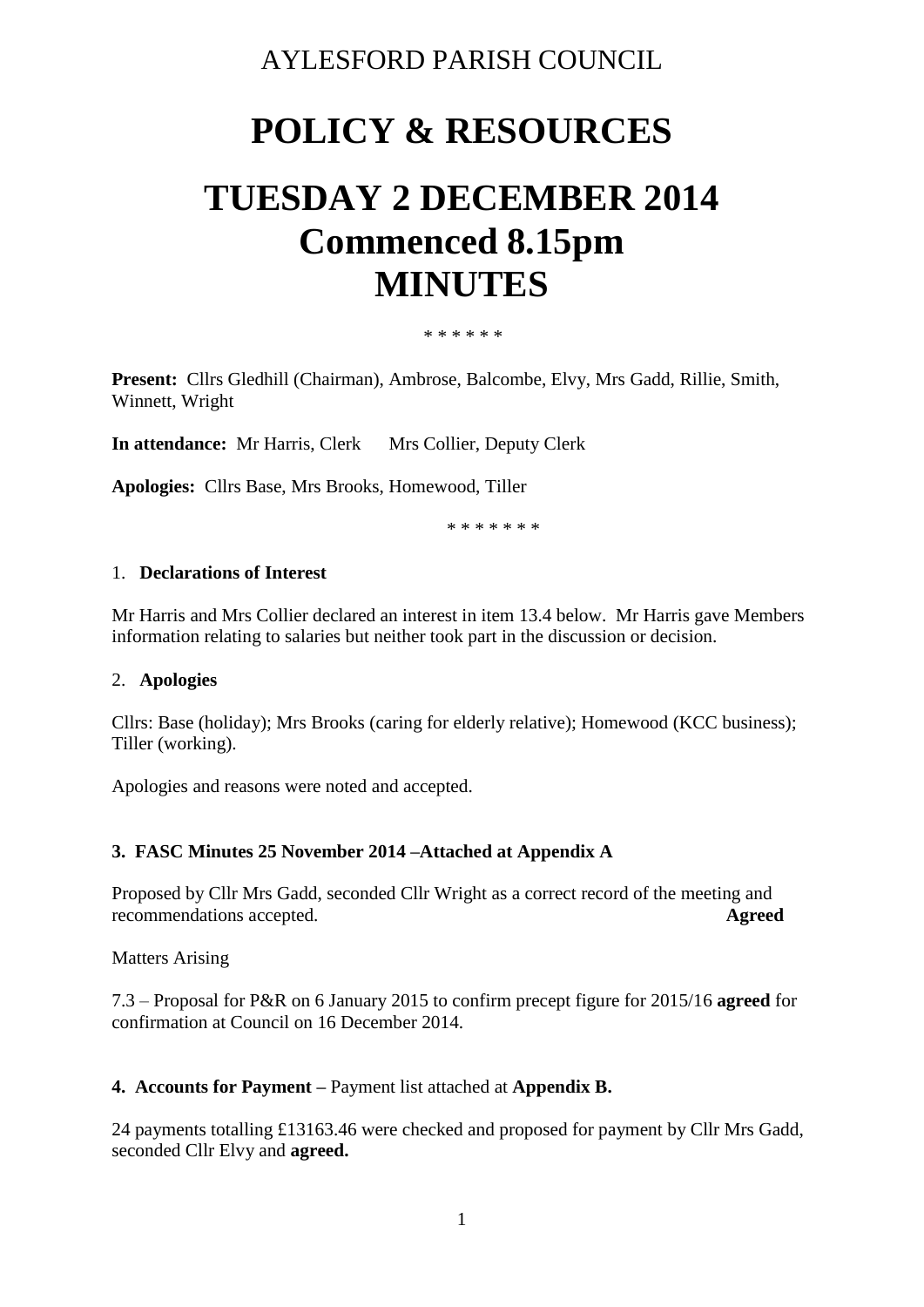#### **5. Law and Order -** No report to this meeting.

# **6. New Eccles Car Park**

Council's solicitors in discussion with Trenport solicitors over lease. Quotes being sought for work to car park.

### **7. Council Policy on Recreation Ground Use**

The Hollow recreation ground sign installed

Signs for Tunbury, Forstal Road, Eccles and Ferryfield ordered

**8. Rugby Club/Netball League –** No report to this meeting.

**9**. **Flood Defences –** The Clerk reported the earlier presentation from Colin Finch of Kent Rights of Way regarding the scheme proposed for the Medway Towpath. It was agreed that the Clerk should write a formal letter of support to KCC for the scheme and that he report back to the committee regarding the Council making a financial contribution to the scheme.

### **10**. **Parish Council Website**

The new site is currently being updated with information before going live in the next few weeks.

Clerk has commenced taking Councillor's photographs for inclusion on the website.

# **11. Council Vacancies**

1 Walderslade; 3 Aylesford South; 2 Eccles. Noted.

#### **12. TMBC Local Centres Fund Budget**

Progress report on works planned for Aylesford village centre using £7000 grant from TMBC.

New Christmas lights have been purchased and installed this week.

The sign at the entrance to the village will require planning permission. Clerk is in discussion with Kent Highways and local traders re preferred exact location and will then apply for permission.

#### **13. Any Other Business/Correspondence**

13.1 – Meeting Diary for 2015 has been circulated